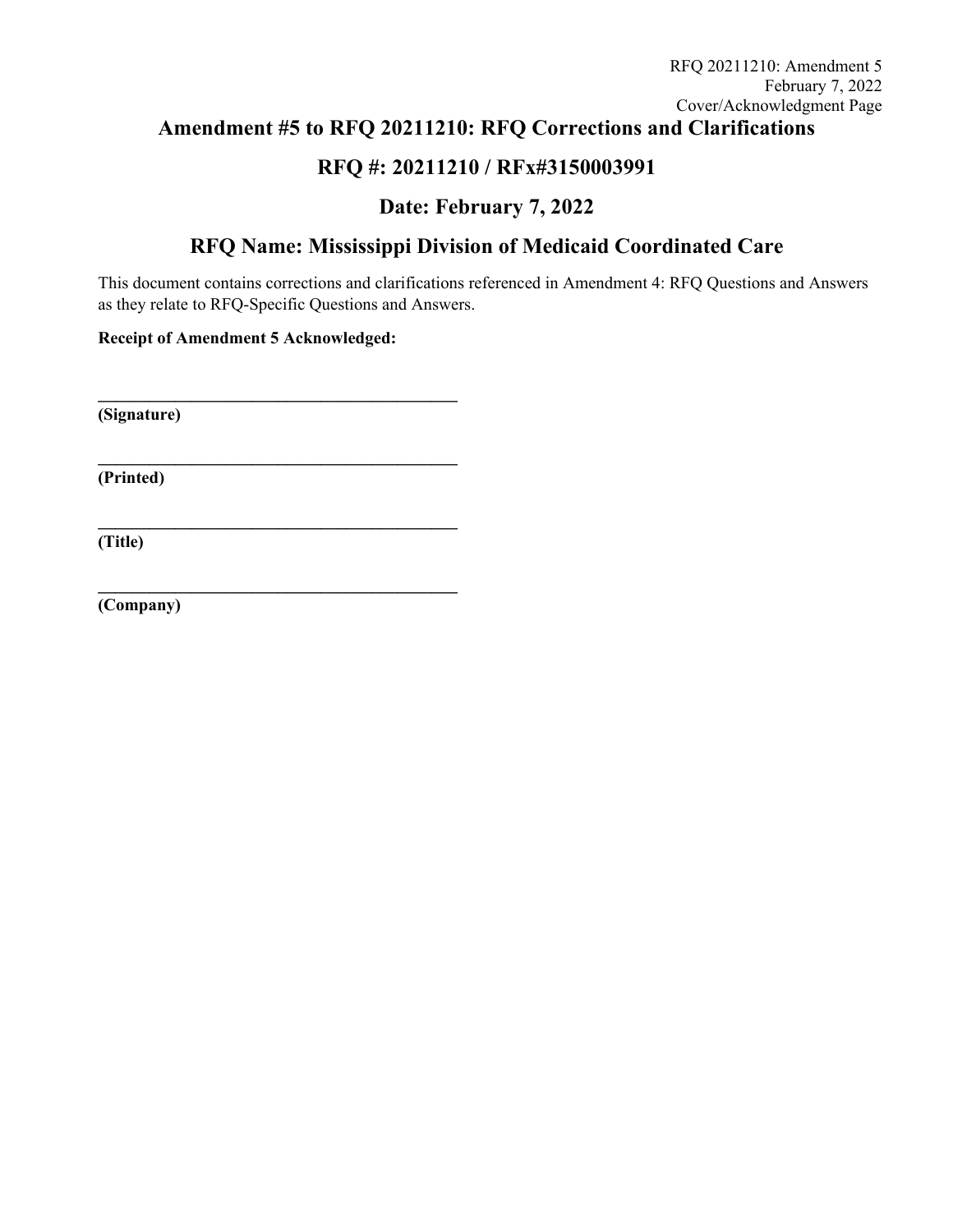## **4.2.2 Methodology/Work Statement**

Page 44 is amended as indicated in red, below:

# **For each of the subsections below, responses to Work Plan and Schedule are not subject to the page response limits listed for that section. Work Plans and Schedule response are limited to 15 additional pages for each section.**

#### **4.2.2.1 Member Services and Benefits**

Page 45 is amended as indicated in red, below:

### **Response Limit: 565 pages, plus two (2) marketing samples, not to exceed five (5) pages each.**

Page 46 is amended as indicated in red, below:

- 4. Chronic Conditions
	- a. Describe how the Offeror will implement innovative programs to improve the health and well-being of Members diagnosed with diabetes and pre-diabetes.
	- b. Describe the Offeror's direct experience in service delivery and payment and/or capacity to manage service delivery and payment for services for Members with chronic health conditions generally.
	- c. Describe the Offeror's approach to delivery and payment for chronic health conditions services generally.
	- d. Describe any innovative methods that Offeror will use to augment its approach.
	- e. How will the Offeror address racial, ethnic, and geographic disparities in delivery of and outcomes regarding Members with chronic conditions?

# **f.**

- 5. Foster Children
	- a. Describe the Offeror's experience and/or capacity to manage the care of foster children, and your ability to develop a continuum of care responsive to their needs.

# Page 47 is amended as indicated in red, below, to correct typographical errors found in the course of making other revisions:

- 7. Vision Services
	- a. Describe the Offeror's direct experience in service delivery and payment and/or capacity to manage service delivery and payment for vision services.
	- b. Describe any innovative methods that Offeror will use to augment its approach.
	- c. How will the Offeror address racial, ethnic, and geographic disparities in delivery of and outcomes regarding visions services?
- 8. Additional Items
	- d. Describe any additional practices the Offeror will use to address racial, ethnic, and geographic disparities in delivery of services.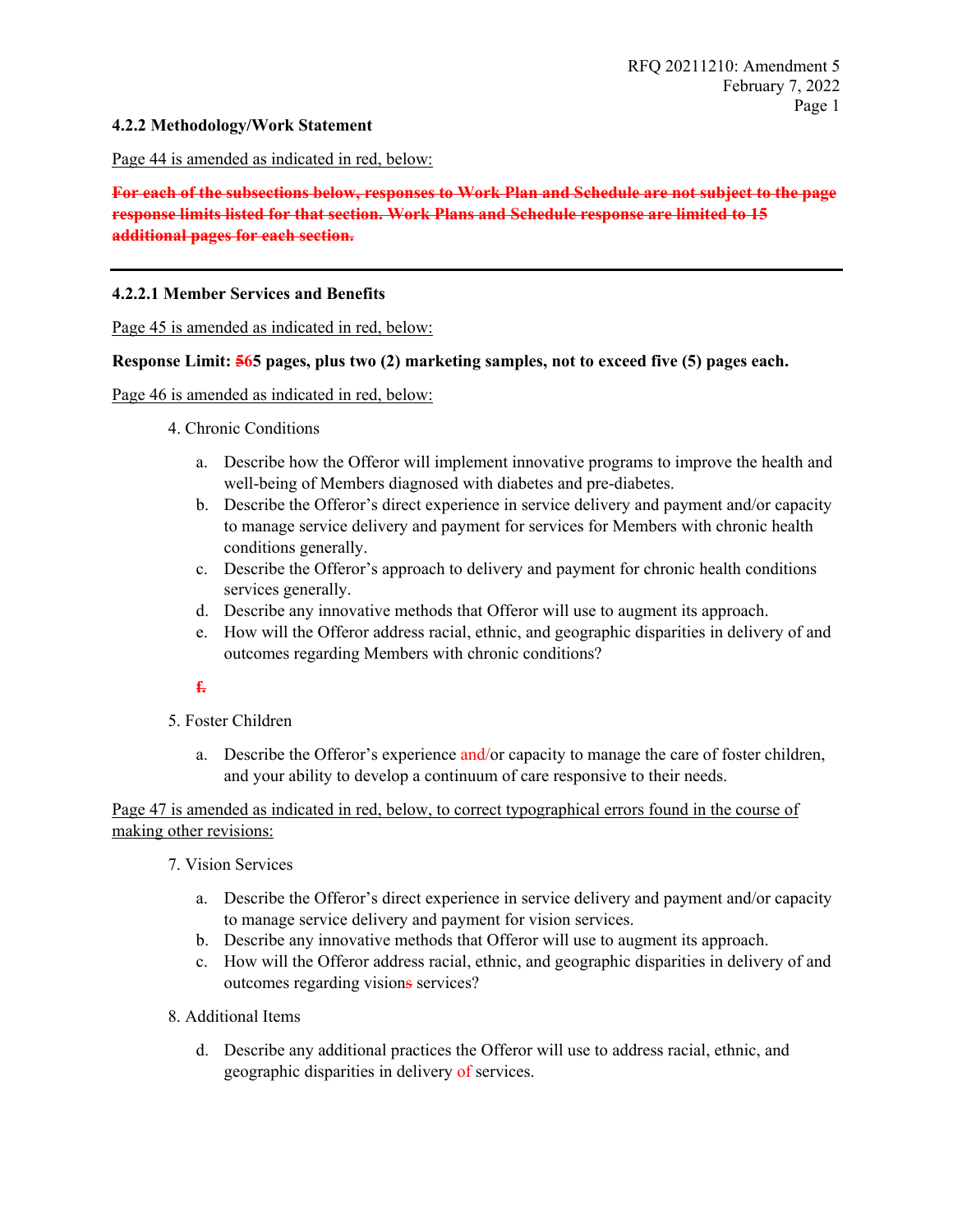# **B. Member Services Call Center**

- 1. Describe the Offeror's Member services call center operations, including:
- a. Confirming that the location of the proposed operations will be within the State of Mississippi Hinds, Madison or Rankin Counties (provide a yes or no answer; do not include address);

Page 49 is amended as indicated in red, below:

#### **H. Work Plan and Schedule**

The Offeror must create a detailed work plan broken down by tasks and subtasks of the duties required by Appendix A, Draft Contract, regarding Member Services and Benefits, and a schedule for the performance of each task included in each Contract year. The schedule should allow fifteen (15) working days for the Division approval of each submission or re-submission of each individual deliverable, unless another timeframe has been specified for a particular deliverable in other sections of this RFQ or in Appendix A, Draft Contract. The work plan to be proposed should include all responsibilities, milestones, and deliverables outlined in Appendix A, Draft Contract, and this RFQ.

The Offeror's response must include the following subsections:

- 1. Assumptions and Constraints: Any assumptions or constraints identified by the Offeror, both in developing the work plan and in completing the work plan.
- 2. Effort Needed: Resource-weeks of effort for each task or subtask, showing the Offeror's resource and the Division's resource efforts separately.
- 3. Diagram: A network diagram, showing the planned start and end dates for all tasks and subtasks, indicating the interrelationships of all tasks and subtasks, and identifying the critical path.
- 4. Gantt Chart: A Gantt chart, showing the planned start and end dates of all tasks and subtasks.
- 5. Troubleshooting: A discussion of how the work plan provides for handling of potential and actual problems.
- 6. Schedule: A schedule for all deliverables.

# **4.2.2.2: Provider Network and Services**

Page 52 is amended as indicated in red, below:

# **FE. Provider Payment**

#### **G. Work Plan and Schedule**

The Offeror must create a detailed work plan broken down by tasks and subtasks of the duties required by Appendix A, Draft Contract, regarding Provider Network and Services, and a schedule for the performance of each task included in each Contract year. The schedule should allow fifteen (15) working days for the Division approval of each submission or re-submission of each individual deliverable, unless another timeframe has been specified for a particular deliverable in other sections of this RFQ or in Appendix A, Draft Contract. The work plan to be proposed should include all responsibilities, milestones, and deliverables outlined in Appendix A, Draft Contract, and this RFQ.

The Offeror's response must include the following subsections:

1. Assumptions and Constraints: Any assumptions or constraints identified by the Offeror, both in developing the work plan and in completing the work plan.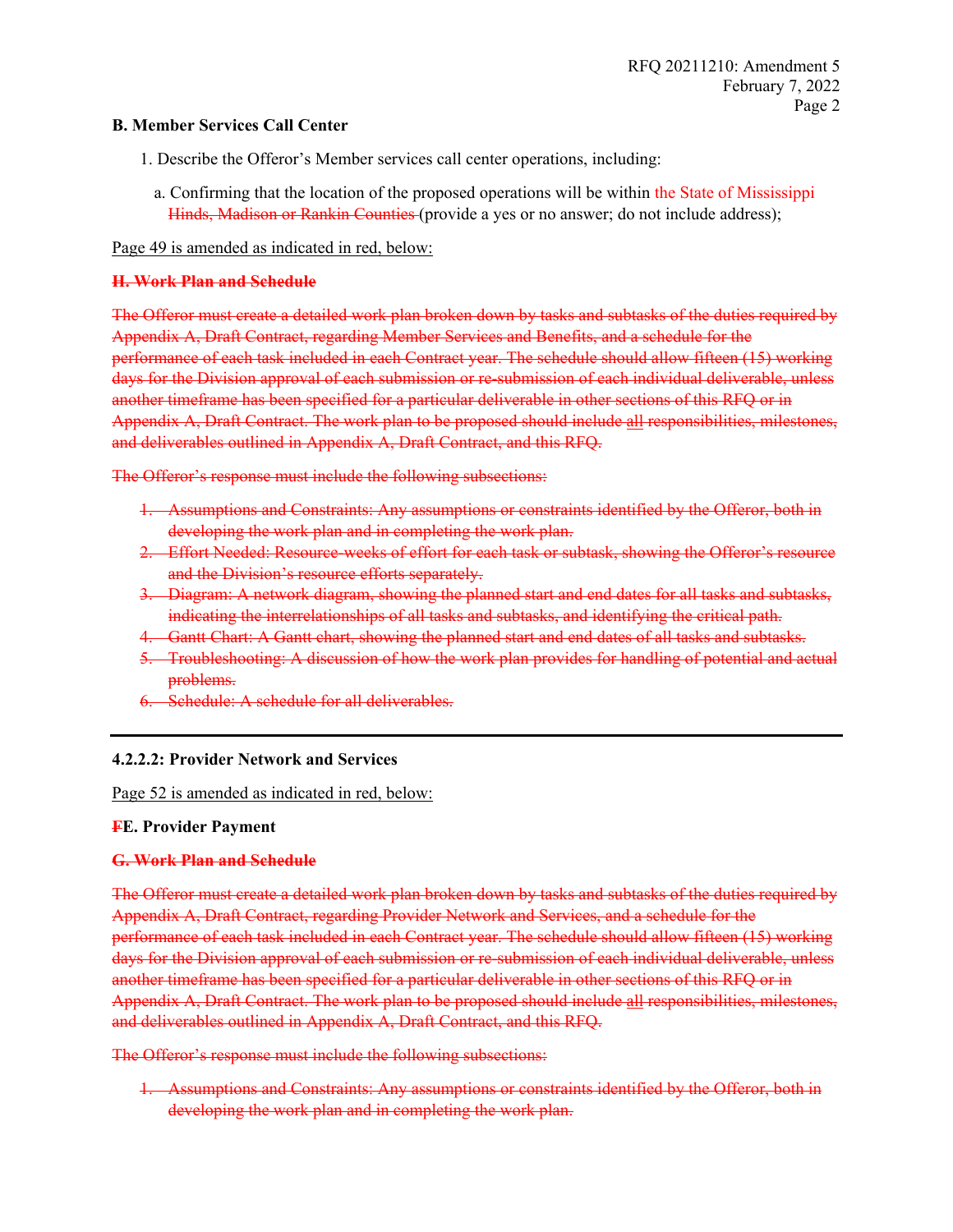- 2. Effort Needed: Resource-weeks of effort for each task or subtask, showing the Offeror's resource and the Division's resource efforts separately.
- 3. Diagram: A network diagram, showing the planned start and end dates for all tasks and subtasks, indicating the interrelationships of all tasks and subtasks, and identifying the critical path.
- 4. Gantt Chart: A Gantt chart, showing the planned start and end dates of all tasks and subtasks.
- 5. Troubleshooting: A discussion of how the work plan provides for handling of potential and actual problems.
- 6. Schedule: A schedule for all deliverables.

# **4.2.2.3: Care Management**

Page 53 is amended as indicated in red, below:

**Response Limit: 45 pages, plus two (2) appendices: one (1) in response to B.1, and one (1) in response to B.2. Each appendix is limited to five (5) pages.**

Page 55 is amended in red, as follows:

# **G. Work Plan and Schedule**

The Offeror must create a detailed work plan broken down by tasks and subtasks of the duties required by Appendix A, Draft Contract, regarding Care Management, and a schedule for the performance of each task included in each Contract year. The schedule should allow fifteen (15) working days for the Division approval of each submission or re-submission of each individual deliverable, unless another timeframe has been specified for a particular deliverable in other sections of this RFQ or in Appendix A, Draft Contract. The work plan to be proposed should include all responsibilities, milestones, and deliverables outlined in Appendix A, Draft Contract, and this RFQ.

The Offeror's response must include the following subsections:

- 1. Assumptions and Constraints: Any assumptions or constraints identified by the Offeror, both in developing the work plan and in completing the work plan.
- 2. Effort Needed: Resource-weeks of effort for each task or subtask, showing the Offeror's resource and the Division's resource efforts separately.
- 3. Diagram: A network diagram, showing the planned start and end dates for all tasks and subtasks, indicating the interrelationships of all tasks and subtasks, and identifying the critical path.
- 4. Gantt Chart: A Gantt chart, showing the planned start and end dates of all tasks and subtasks.
- 5. Troubleshooting: A discussion of how the work plan provides for handling of potential and actual problems.
- Schedule: A schedule for all deliverables.

# **4.2.2.4 Quality Management**

Page 56 is amended as indicated in red, below:

**Response Limit: 40 pages, plus a 10-page appendix two (2) appendices: one (1) in response to A.2, and one (1) in response to C.1. Each appendix is limited to ten (10) pages.**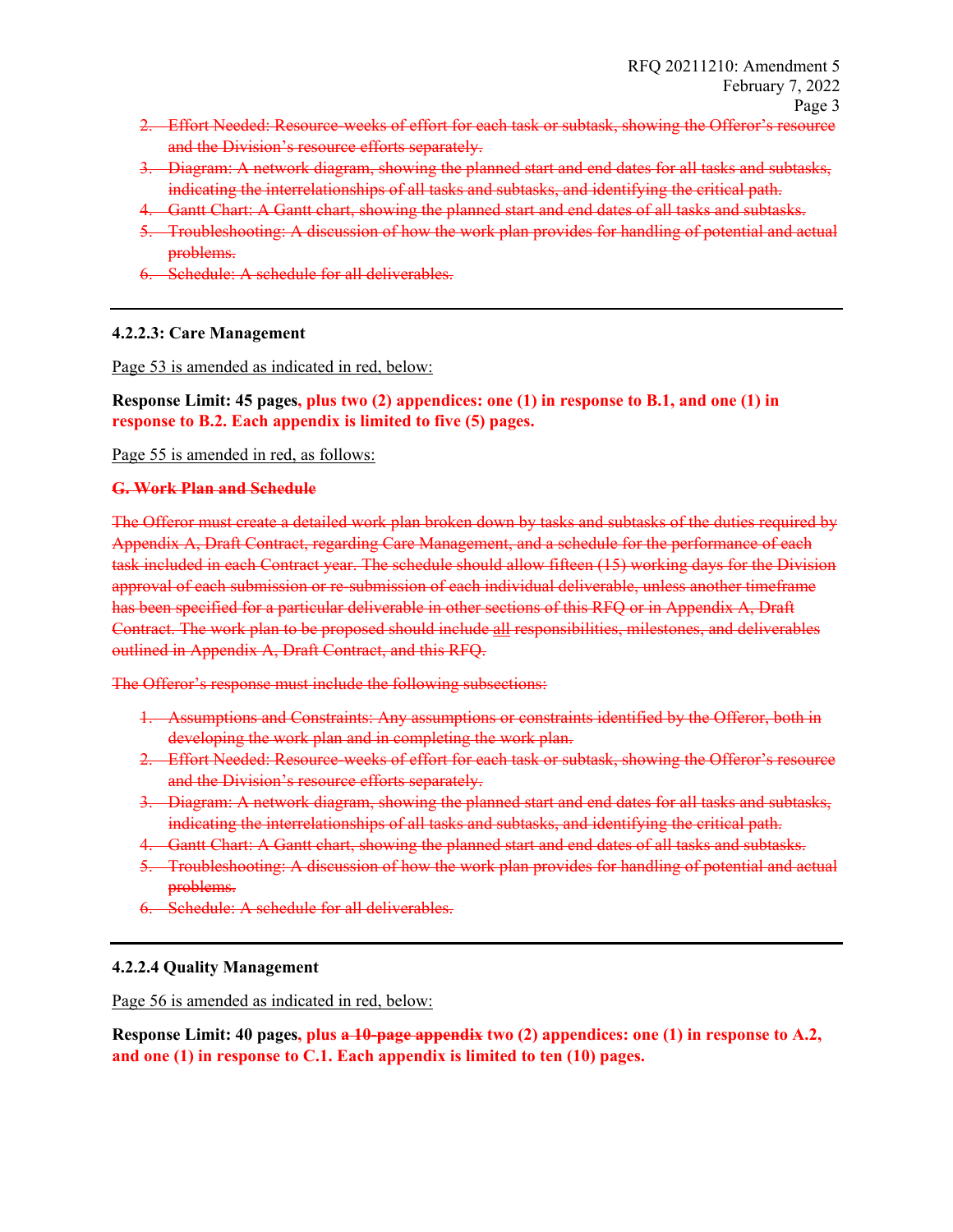# Page 57 is amended as indicated in red, below:

### **D. Work Plan and Schedule**

The Offeror must create a detailed work plan broken down by tasks and subtasks of the duties required by Appendix A, Draft Contract, regarding Quality Management, and a schedule for the performance of each task included in each Contract year. The schedule should allow fifteen (15) working days for the Division approval of each submission or re-submission of each individual deliverable, unless another timeframe has been specified for a particular deliverable in other sections of this RFQ or in Appendix A, Draft Contract. The work plan to be proposed should include all responsibilities, milestones, and deliverables outlined in Appendix A, Draft Contract, and this RFQ.

The Offeror's response must include the following subsections:

- 1. Assumptions and Constraints: Any assumptions or constraints identified by the Offeror, both in developing the work plan and in completing the work plan.
- 2. Effort Needed: Resource-weeks of effort for each task or subtask, showing the Offeror's resource and the Division's resource efforts separately.
- 3. Diagram: A network diagram, showing the planned start and end dates for all tasks and subtasks, indicating the interrelationships of all tasks and subtasks, and identifying the critical path.
- 4. Gantt Chart: A Gantt chart, showing the planned start and end dates of all tasks and subtasks.
- 5. Troubleshooting: A discussion of how the work plan provides for handling of potential and actual problems.
- 6. Schedule: A schedule for all deliverables.

**[REST OF PAGE INENTIONALLY LEFT BLANK]** 

# **4.2.2.5 Utilization Management**

Page 58 is amended in red, below:

#### **C. Work Plan and Schedule**

The Offeror must create a detailed work plan broken down by tasks and subtasks of the duties required by Appendix A, Draft Contract, regarding Utilization Management, and a schedule for the performance of each task included in each Contract year. The schedule should allow fifteen (15) working days for the Division approval of each submission or re-submission of each individual deliverable, unless another timeframe has been specified for a particular deliverable in other sections of this RFQ or in Appendix A, Draft Contract. The work plan to be proposed should include all responsibilities, milestones, and deliverables outlined in Appendix A, Draft Contract, and this RFQ.

The Offeror's response must include the following subsections:

1. Assumptions and Constraints: Any assumptions or constraints identified by the Offeror, both in developing the work plan and in completing the work plan.

# [REST OF PAGE INTENTIONALLY LEFT BLANK]

Page 59 is amended as indicated in red, below: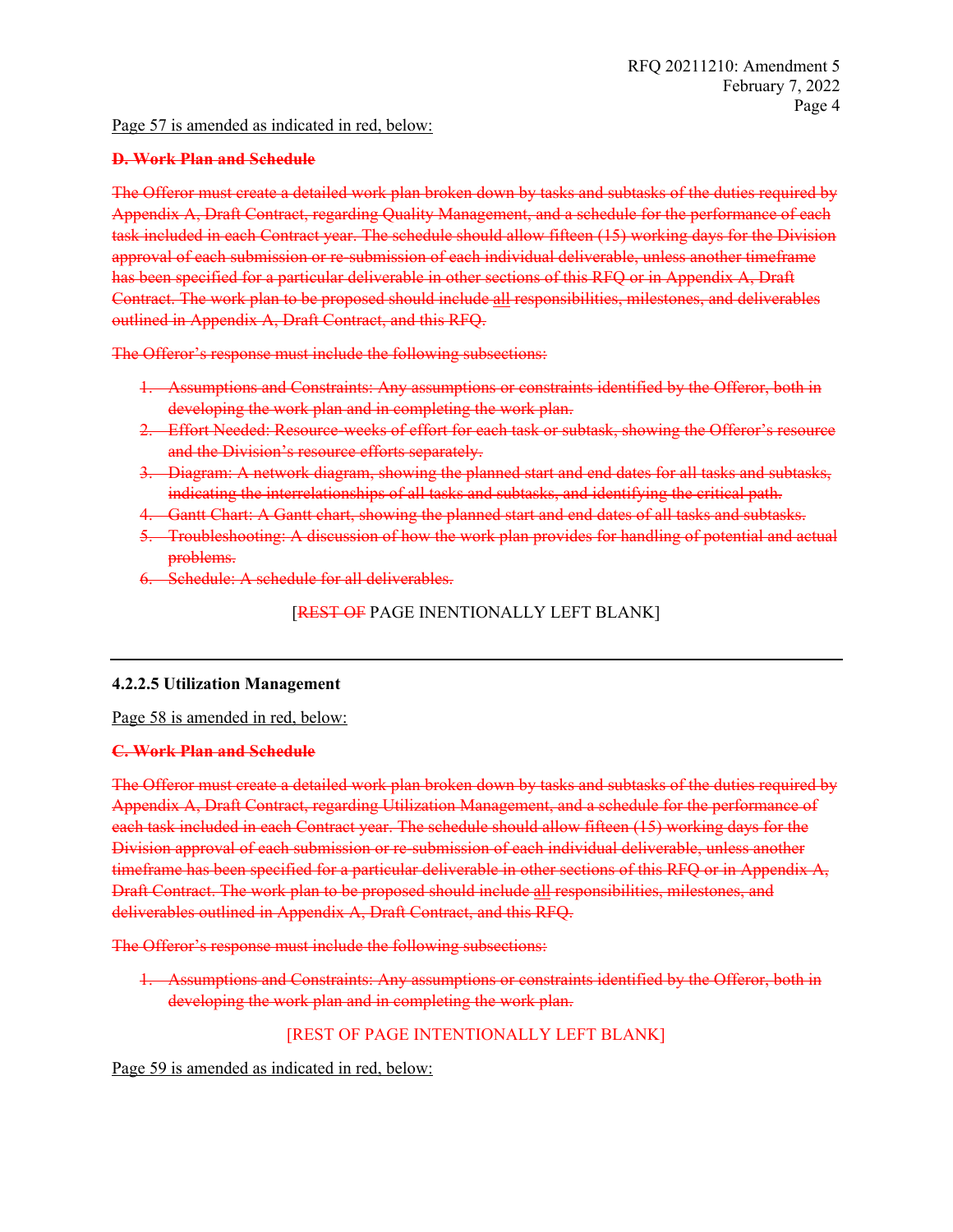- 2. Effort Needed: Resource-weeks of effort for each task or subtask, showing the Offeror's resource and the Division's resource efforts separately.
- 3. Diagram: A network diagram, showing the planned start and end dates for all tasks and subtasks, indicating the interrelationships of all tasks and subtasks, and identifying the critical path.
- 4. Gantt Chart: A Gantt chart, showing the planned start and end dates of all tasks and subtasks.
- 5. Troubleshooting: A discussion of how the work plan provides for handling of potential and actual problems.
- 6. Schedule: A schedule for all deliverables.

# [REST OF PAGE INTENTIONALLY LEFT BLANK]

# **4.2.2.6: Information Technology**

Page 60 is amended as indicated in red, below:

**Response Limit: 25 pages, plus two (2) appendices: one (1) in response to A.1.a., and one (1) in response to D.1. Each appendix is limited to ten (10) pages.**

#### **C. Innovation**

23. Describe any other innovative technological methods, if any, the Offeror will utilize to render services to the Division.

## **D. Continuity of Operations**

1. In an appendix no longer than ten (10) pages, Ddescribe the Offeror's proposed emergency response continuity of operations plan. Attach a copy of the Offeror's plan or summarize how the **Offeror's plan a**Addresses the following aspects of pandemic preparedness and natural disaster recovery, including:

Page 61 is amended in red, as follows below:

# **E. Work Plan and Schedule**

The Offeror must create a detailed work plan broken down by tasks and subtasks of the duties required by Appendix A, Draft Contract, regarding Information Technology, and a schedule for the performance of each task included in each Contract year. The schedule should allow fifteen (15) working days for the Division approval of each submission or re-submission of each individual deliverable, unless another timeframe has been specified for a particular deliverable in other sections of this RFO or in Appendix A, Draft Contract. The work plan to be proposed should include all responsibilities, milestones, and deliverables outlined in Appendix A, Draft Contract, and this RFQ.

The Offeror's response must include the following subsections:

- 1. Assumptions and Constraints: Any assumptions or constraints identified by the Offeror, both in developing the work plan and in completing the work plan.
- 2. Effort Needed: Resource-weeks of effort for each task or subtask, showing the Offeror's resource and the Division's resource efforts separately.
- 3. Diagram: A network diagram, showing the planned start and end dates for all tasks and subtasks, indicating the interrelationships of all tasks and subtasks, and identifying the critical path.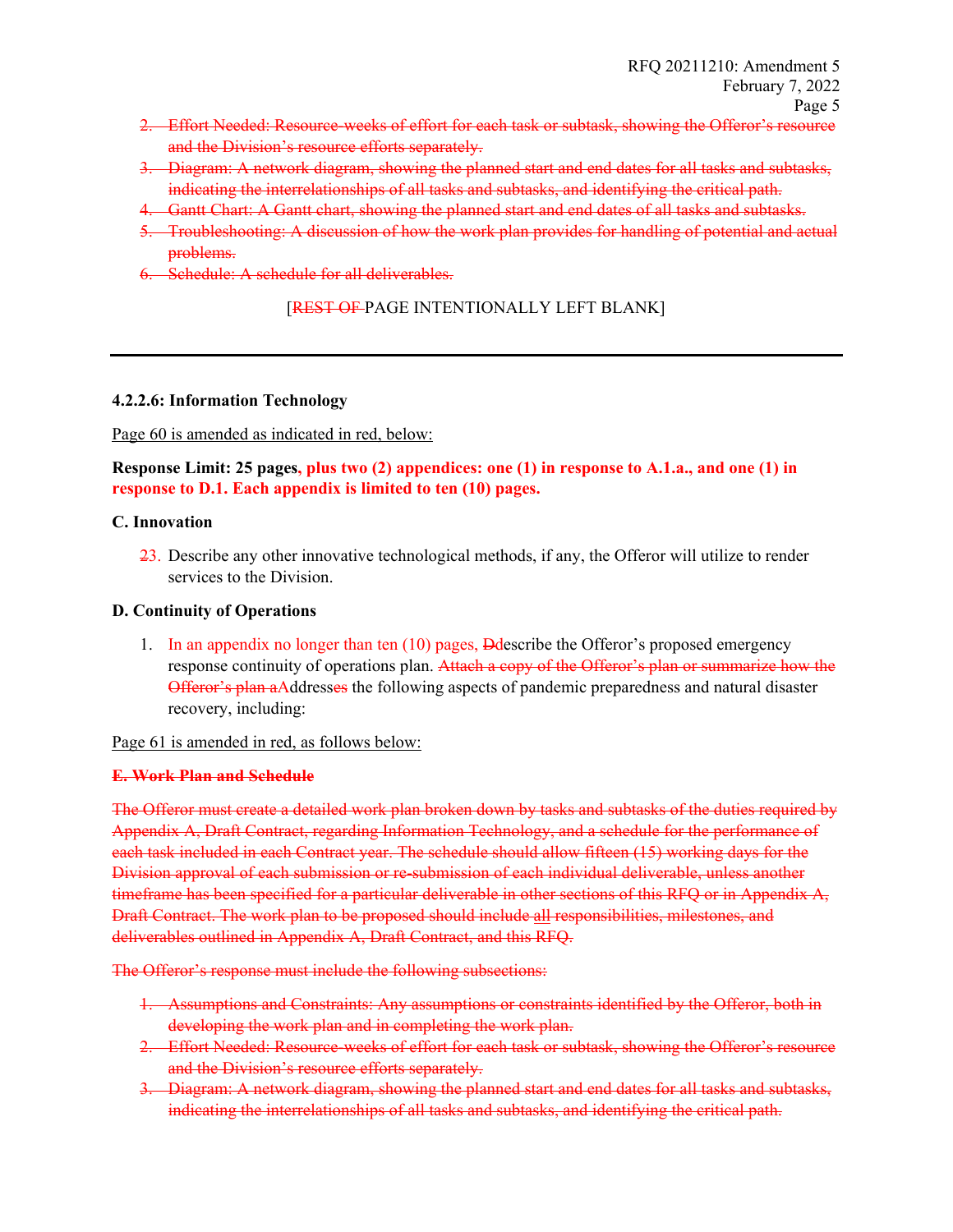- 4. Gantt Chart: A Gantt chart, showing the planned start and end dates of all tasks and subtasks.
- 5. Troubleshooting: A discussion of how the work plan provides for handling of potential and actual problems.
- Schedule: A schedule for all deliverables.

# **4.2.2.7: Subcontractual Relationships and Delegation**

Page 62 is amended as indicated in red, below:

#### **C. Work Plan and Schedule**

The Offeror must create a detailed work plan broken down by tasks and subtasks of the duties required by Appendix A, Draft Contract, regarding Subcontractual Relationships and Delegation, and a schedule for the performance of each task included in each Contract year. The schedule should allow fifteen (15) working days for the Division approval of each submission or re-submission of each individual deliverable, unless another timeframe has been specified for a particular deliverable in other sections of this RFO or in Appendix A, Draft Contract. The work plan to be proposed should include all responsibilities, milestones, and deliverables outlined in Appendix A, Draft Contract, and this RFQ.

The Offeror's response must include the following subsections:

- 1. Assumptions and Constraints: Any assumptions or constraints identified by the Offeror, both in developing the work plan and in completing the work plan.
- 2. Effort Needed: Resource-weeks of effort for each task or subtask, showing the Offeror's resource and the Division's resource efforts separately.
- 3. Diagram: A network diagram, showing the planned start and end dates for all tasks and subtasks, indicating the interrelationships of all tasks and subtasks, and identifying the critical path.
- 4. Gantt Chart: A Gantt chart, showing the planned start and end dates of all tasks and subtasks.
- 5. Troubleshooting: A discussion of how the work plan provides for handling of potential and actual problems.
- 6. Schedule: A schedule for all deliverables.

# [REST OF PAGE INTENTIONALLY LEFT BLANK]

Page 63 is amended as indicated red, below:

# [REST OF PAGE INTENTIONALLY LEFT BLANK]

# **4.2.2.8: Financial Data and Reporting**

Page 64 is amended as indicated in red, below:

# **C. Work Plan and Schedule**

The Offeror must create a detailed work plan broken down by tasks and subtasks of the duties required by Appendix A, Draft Contract, regarding Subcontractual Relationships and Delegation, and a schedule for the performance of each task included in each Contract year. The schedule should allow fifteen (15) working days for the Division approval of each submission or re-submission of each individual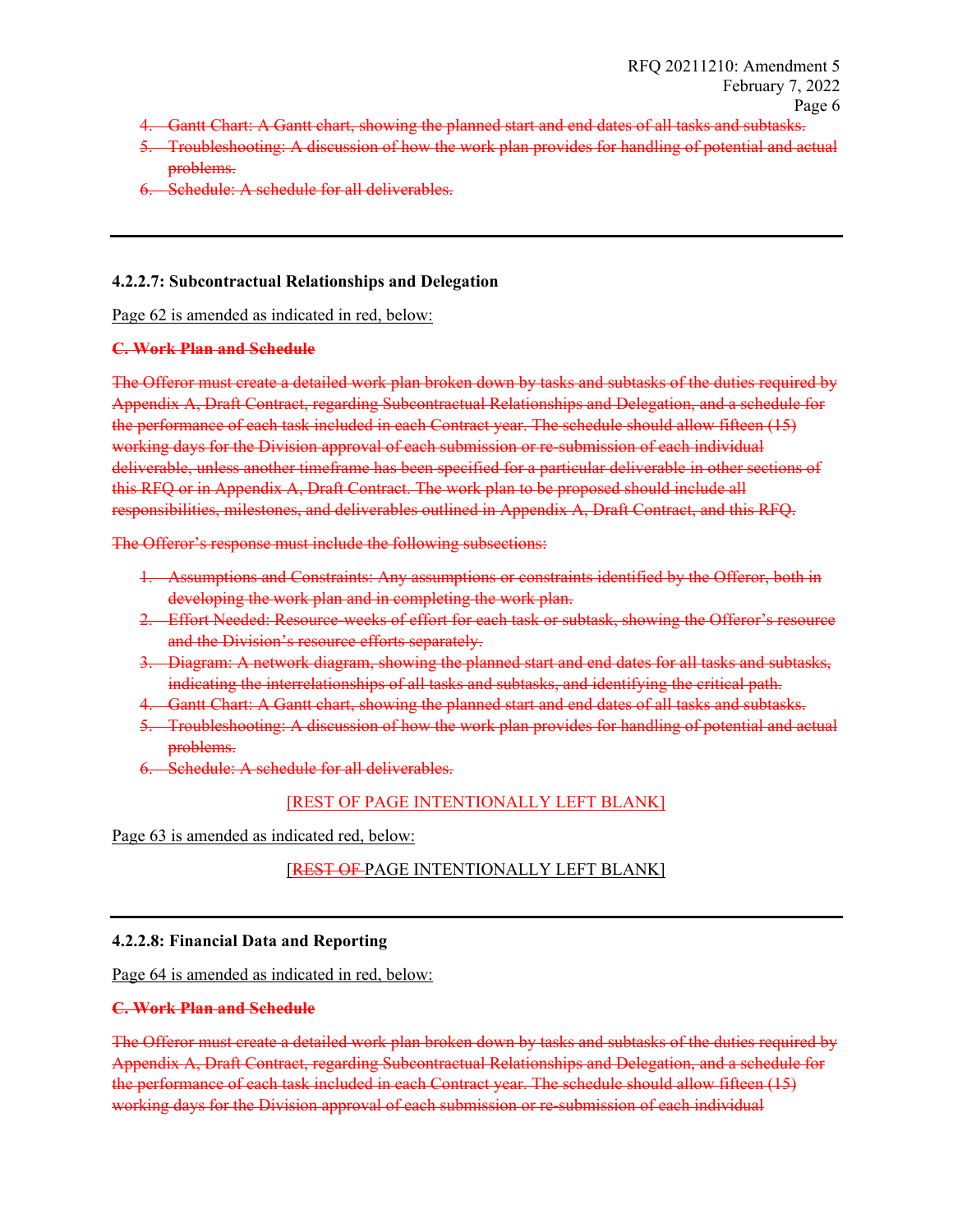deliverable, unless another timeframe has been specified for a particular deliverable in other sections of this RFQ or in Appendix A, Draft Contract. The work plan to be proposed should include all responsibilities, milestones, and deliverables outlined in Appendix A, Draft Contract, and this RFQ.

The Offeror's response must include the following subsections:

- 1. Assumptions and Constraints: Any assumptions or constraints identified by the Offeror, both in developing the work plan and in completing the work plan.
- 2. Effort Needed: Resource-weeks of effort for each task or subtask, showing the Offeror's resource and the Division's resource efforts separately.
- 3. Diagram: A network diagram, showing the planned start and end dates for all tasks and subtasks, indicating the interrelationships of all tasks and subtasks, and identifying the critical path.
- 4. Gantt Chart: A Gantt chart, showing the planned start and end dates of all tasks and subtasks.

# [REST OF PAGE INTENTIONALLY LEFT BLANK]

Page 65 is amended as indicated in red, below:

- 5. Troubleshooting: A discussion of how the work plan provides for handling of potential and actual problems.
- 6. Schedule: A schedule for all deliverables.

### [REST OF PAGE INTENTIONALLY LEFT BLANK]

#### **4.2.2.9: Program Integrity**

Page 66 is amended as indicated in red, below:

#### **D. Work Plan and Schedule**

The Offeror must create a detailed work plan broken down by tasks and subtasks of the duties required by Appendix A, Draft Contract, regarding Program Integrity, and a schedule for the performance of each task included in each Contract year. The schedule should allow fifteen (15) working days for the Division approval of each submission or re-submission of each individual deliverable, unless another timeframe has been specified for a particular deliverable in other sections of this RFQ or in Appendix A, Draft Contract. The work plan to be proposed should include all responsibilities, milestones, and deliverables outlined in Appendix A, Draft Contract, and this RFQ.

The Offeror's response must include the following subsections:

- 1. Assumptions and Constraints: Any assumptions or constraints identified by the Offeror, both in developing the work plan and in completing the work plan.
- 2. Effort Needed: Resource-weeks of effort for each task or subtask, showing the Offeror's resource and the Division's resource efforts separately.
- 3. Diagram: A network diagram, showing the planned start and end dates for all tasks and subtasks, indicating the interrelationships of all tasks and subtasks, and identifying the critical path.
- 4. Gantt Chart: A Gantt chart, showing the planned start and end dates of all tasks and subtasks.
- 5. Troubleshooting: A discussion of how the work plan provides for handling of potential and actual problems.
- Schedule: A schedule for all deliverables.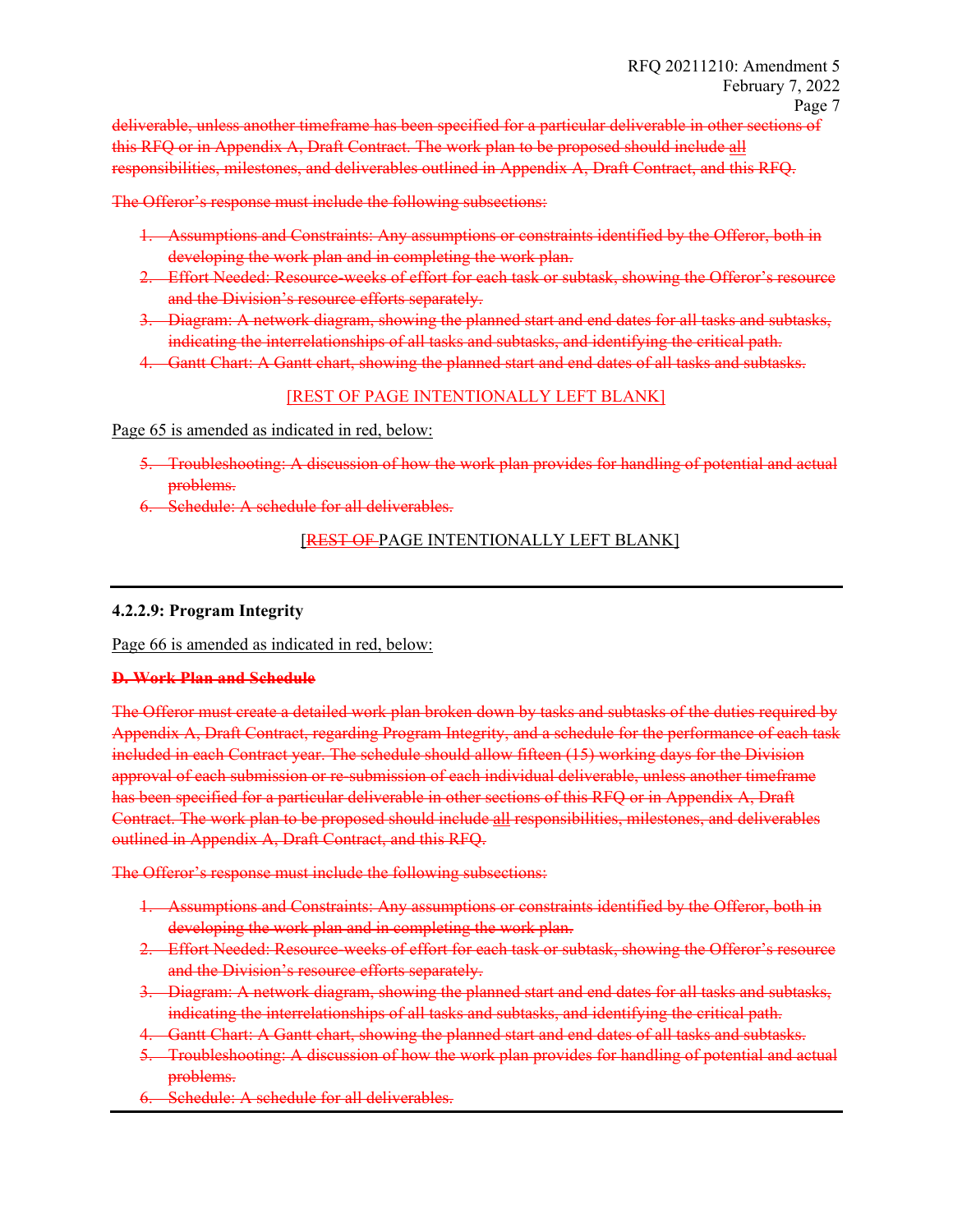# **4.2.2.10: Subrogation and Third-Party Liability**

Page 67 is amended as indicated in red, below:

# **D. Work Plan and Schedule**

The Offeror must create a detailed work plan broken down by tasks and subtasks of the duties required by Appendix A, Draft Contract, regarding Subrogation and Third Party Liability, and a schedule for the performance of each task included in each Contract year. The schedule should allow fifteen (15) working days for the Division approval of each submission or re-submission of each individual deliverable, unless another timeframe has been specified for a particular deliverable in other sections of this RFQ or in Appendix A, Draft Contract. The work plan to be proposed should include all responsibilities, milestones, and deliverables outlined in Appendix A, Draft Contract, and this RFQ.

The Offeror's response must include the following subsections:

- 1. Assumptions and Constraints: Any assumptions or constraints identified by the Offeror, both in developing the work plan and in completing the work plan.
- 2. Effort Needed: Resource-weeks of effort for each task or subtask, showing the Offeror's resource and the Division's resource efforts separately.
- 3. Diagram: A network diagram, showing the planned start and end dates for all tasks and subtasks, indicating the interrelationships of all tasks and subtasks, and identifying the critical path.
- 4. Gantt Chart: A Gantt chart, showing the planned start and end dates of all tasks and subtasks.
- 5. Troubleshooting: A discussion of how the work plan provides for handling of potential and actual problems.
- 6. Schedule: A schedule for all deliverables.

# **4.2.2.11: Eligibility, Enrollment, and Disenrollment**

Page 68 is amended as indicated in red, below:

# **Response Limit:15 pages, plus two (2) appendices: one (1) in response to A.2.c, and one (1) in response to C(1)(e) (optional). Each appendix is limited to five (5) pages each.**

#### **D. Work Plan and Schedule**

# [REST OF PAGE INTENTIONALLY LEFT BLANK]

# Page 69 is amended as indicated in red, below:

The Offeror must create a detailed work plan broken down by tasks and subtasks of the duties required by Appendix A, Draft Contract, regarding Eligibility, Enrollment, and Disenrollment, and a schedule for the performance of each task included in each Contract year. The schedule should allow fifteen (15) working days for the Division approval of each submission or re-submission of each individual deliverable, unless another timeframe has been specified for a particular deliverable in other sections of this RFQ or in Appendix A, Draft Contract. The work plan to be proposed should include all responsibilities, milestones, and deliverables outlined in Appendix A, Draft Contract, and this RFQ.

The Offeror's response must include the following subsections: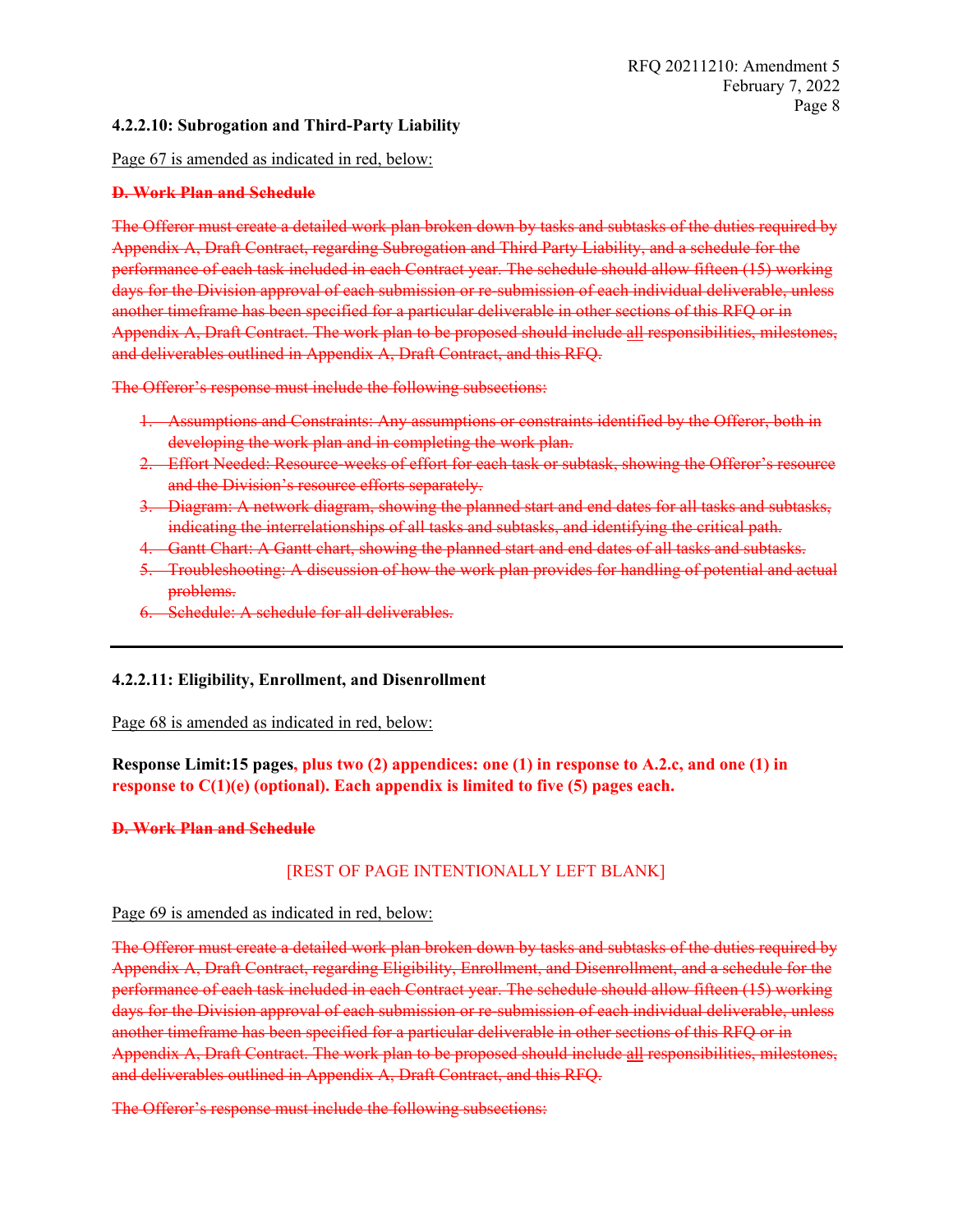- 1. Assumptions and Constraints: Any assumptions or constraints identified by the Offeror, both in developing the work plan and in completing the work plan.
- 2. Effort Needed: Resource-weeks of effort for each task or subtask, showing the Offeror's resource and the Division's resource efforts separately.
- 3. Diagram: A network diagram, showing the planned start and end dates for all tasks and subtasks, indicating the interrelationships of all tasks and subtasks, and identifying the critical path.
- 4. Gantt Chart: A Gantt chart, showing the planned start and end dates of all tasks and subtasks.
- 5. Troubleshooting: A discussion of how the work plan provides for handling of potential and actual problems.
- 6. Schedule: A schedule for all deliverables.

# [PAGE INTENTIONALLY LEFT BLANK]

#### **4.3.1.2 Corporate Experience**

Page 74 is amended as indicated in red, below:

The Corporate Experience Section must present the details of the Offeror's experience with the type of service to be provided by this RFQ and Medicaid experience. Using the provided form in Appendix F, provide information about states the Offeror is currently or has been under contract with to provide managed care services since January 1, 2018, for any market of beneficiaries totaling or exceeding 400,000.

If the information requested above is not available, the Offeror must provide an narrative explanation, not to exceed three (3) pages. Acceptance of the explanation provided is at the discretion of the Division.

# **4.3.3 Organization and Staffing**

Page 78 is amended as indicated in red, below:

The Organization and Staffing Section shall include team organization, charts of proposed positions, number of FTEs associated with each position for key staff, and job descriptions of key management personnel and care managers listed in Section 1.13, Administration, Management, Facilities, and Resources of Appendix A, Draft Contract, as well as the Offeror's plan for hiring and management of any subcontractors the Offeror plans to execute the Contract, and what economic impact the execution selection of the Offeror might have on the state.

# **4.3.3.3 Administrative Requirements**

Page 78 is amended as indicated in red, below: The Offeror will verify and answer the following:

1. The Offeror will have an Administrative Office within fifteen (15) miles of the Mississippi Division of Medicaid's Central Office at the Walter Sillers Building, Jackson, Mississippi 39201- 1399, as required by the RFQ.